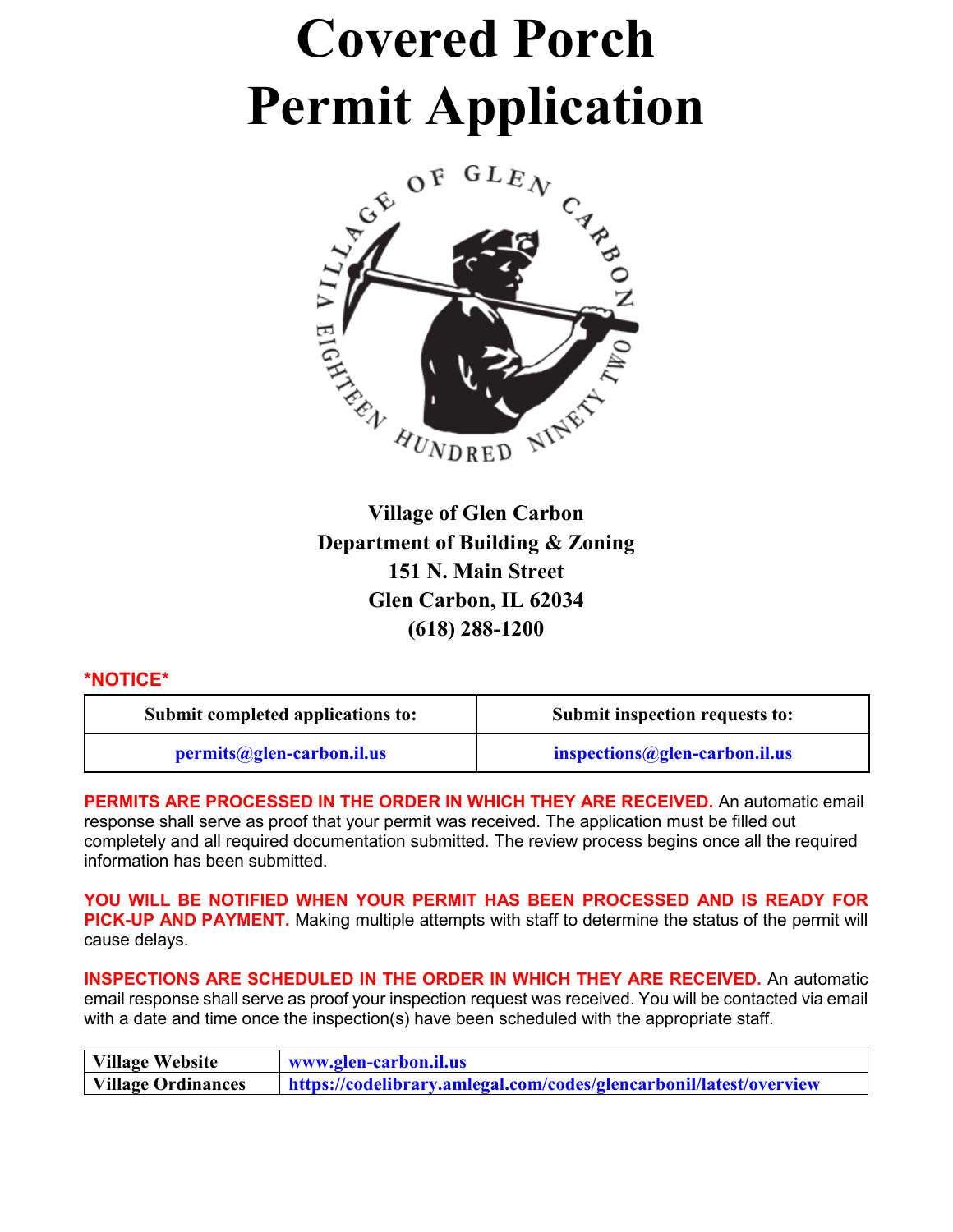### **NOTICE TO ALL BUILDING PERMIT APPLICANTS**

### **INFORMATION SHEET**

### **GLEN CARBON BUILDING DEPARTMENT**

- **1) Complete the application. (Incomplete forms are returned)**
- **2) Date and SIGN the application and bring them to the Building & Zoning Department at Village Hall. You may submit applications electronically to; permits@glen-carbon.il.us**
- **3) Plans are required to include:**
	- **a) Current Deck Layout**
	- **b) Footing Size, Depth, Span between posts**
	- **c) Porch cover, layout, measurements, girders or if a kit, provide a complete design**
	- **d) Site Plan**
- **4) Your PERMIT to start construction along with a statement of charges and inspection information will be available for pick up in the Office of Building and Zoning provided your application is complete and meets Building and Zoning Regulations.**
- **5) Payments for permits are required when permits are issued.**
- **6) It is against the law to Use or Occupy (in whole or in part) any structure before being issued a CERTIFICATE OF USE AND OCCUPANCY.**
- **7) Dumpsters and temporary restroom facilities cannot be placed on the street.**
- **8) Commercial vehicles, trailers and equipment cannot be left on the street overnight.**
- **9) Permits must remain visible and kept in good condition.**
- **10) If you have any questions or concerns please call for clarification before proceeding**
- **11) Design based on the 2012 International Residential Code**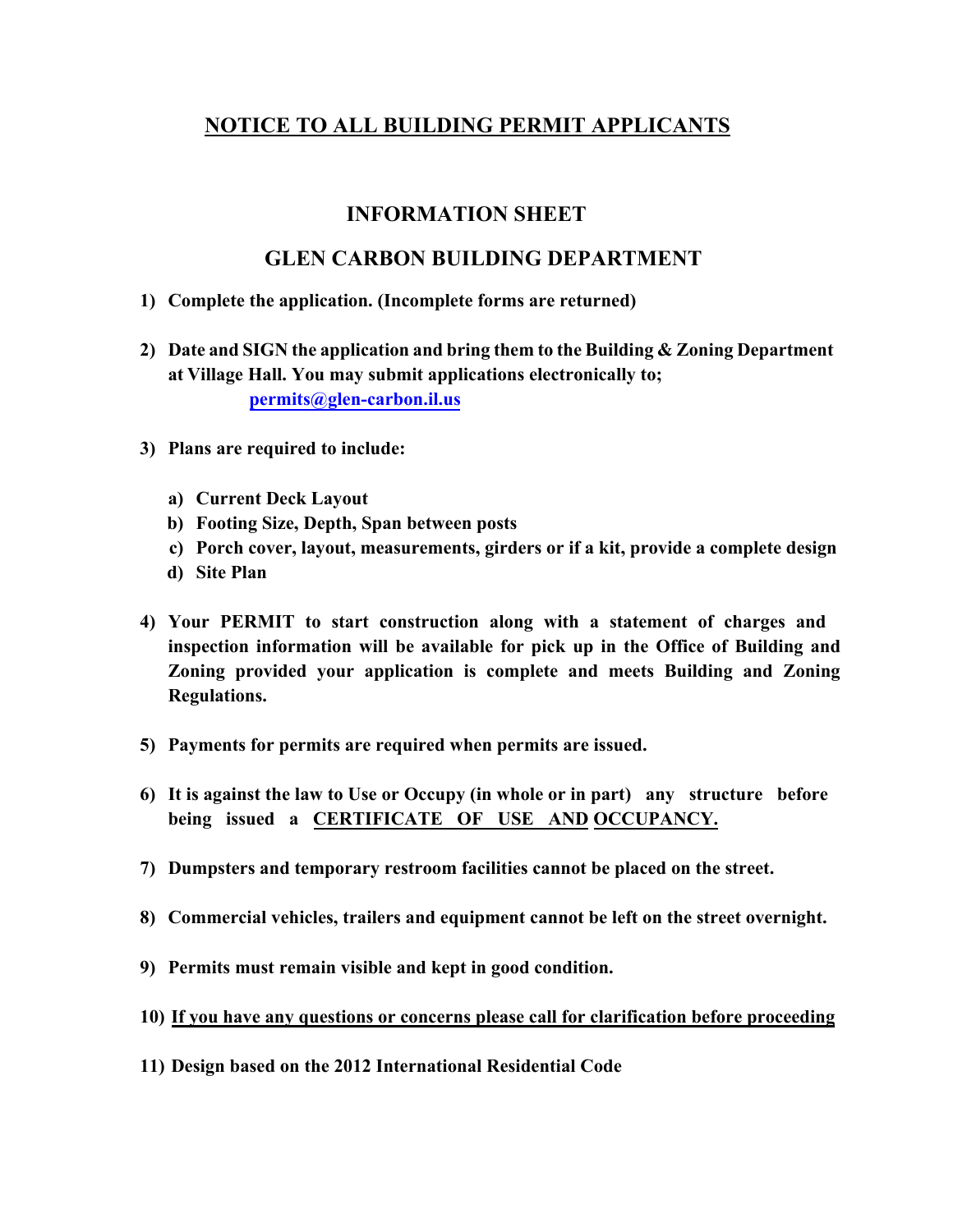Permit No.

 **Zoning\_\_\_\_\_\_\_\_\_\_\_** 

### **Village of Glen Carbon Residential Covered Porch Permit Application PART 1. GENERAL**

| 1710 1. 92. 200                                 |                                                   |  |
|-------------------------------------------------|---------------------------------------------------|--|
| Subdivision                                     | Lot $#$                                           |  |
| Project Address                                 |                                                   |  |
| Square Footage of Lot_                          | Property I.D. $#$                                 |  |
| PART 2. TYPE OF BUILDING<br>Types of Structures |                                                   |  |
| Single Family<br>$\Box$<br>Two Family<br>$\Box$ | Multi Family<br>$\Box$<br>No. of units<br>$\Box$  |  |
|                                                 | <b>Fair Market Value of Improvement</b><br>$\Box$ |  |

| No. of stories above foundation     |  |
|-------------------------------------|--|
| Onen – Closed – 3 season – 4 season |  |
| <b>Square Feet Deck</b>             |  |
| Square Feet Cover                   |  |

|            | <b>Contractor Name</b> | Tel. Number | Date |
|------------|------------------------|-------------|------|
| Builder    |                        |             |      |
| Electrical |                        |             |      |
| Mechanical |                        |             |      |
| Roofer     |                        |             |      |
| Other      |                        |             |      |

### **OWNER GENERAL CONTRACTOR**

| Name      |        |     | Name      |        |     |
|-----------|--------|-----|-----------|--------|-----|
| No.       | Street |     | No.       | Street |     |
| City      | State  | Zip | City      | State  | Zip |
| Telephone |        |     | Telephone |        |     |
| E-Mail    |        |     | E-Mail    |        |     |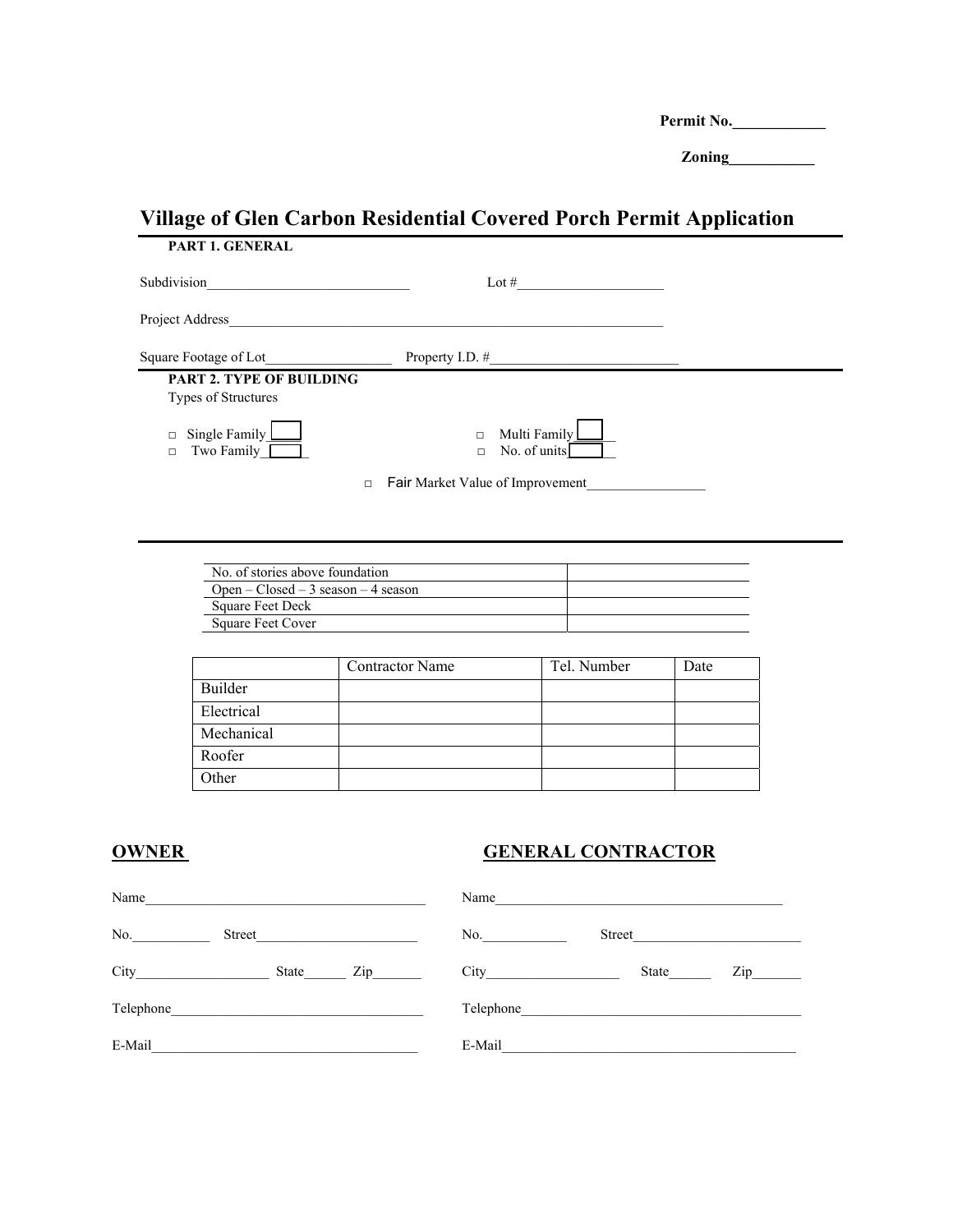### **PLOT PLAN**

**1) Draw lot and show its dimensions**

**2) Show distances (setbacks) of all buildings to lot lines, dimensions (size) of buildings and lot. Indicate size & location of easements.**

**3) If a corner lot indicate setbacks on both streets**

**4) Indicated any additional out buildings, size & setbacks.**

**5) Indicate proposed location of the covered porch.**

**6) Indicate street and road names**

**7) Arrow indicating North**

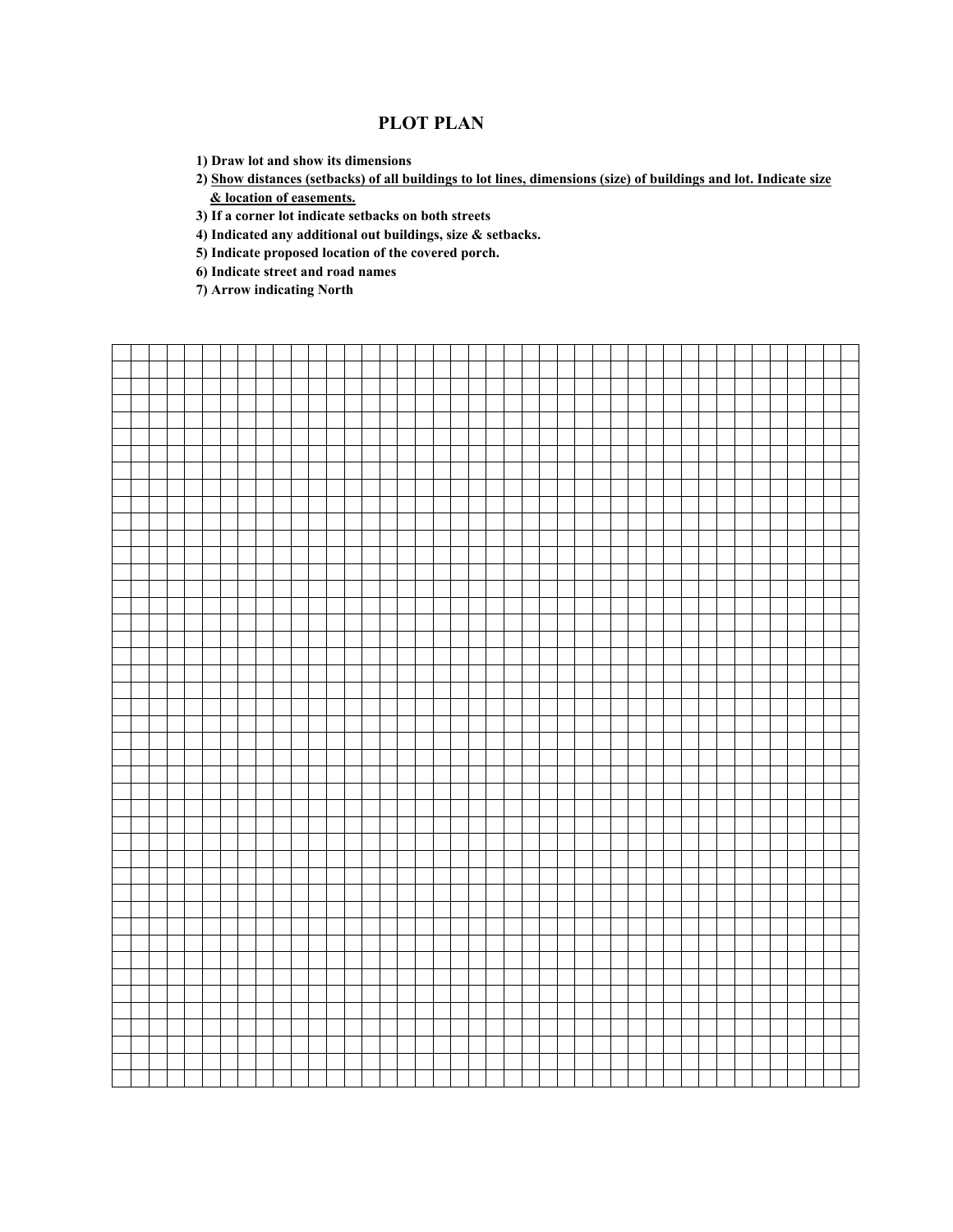## **Porch Cover Layout**